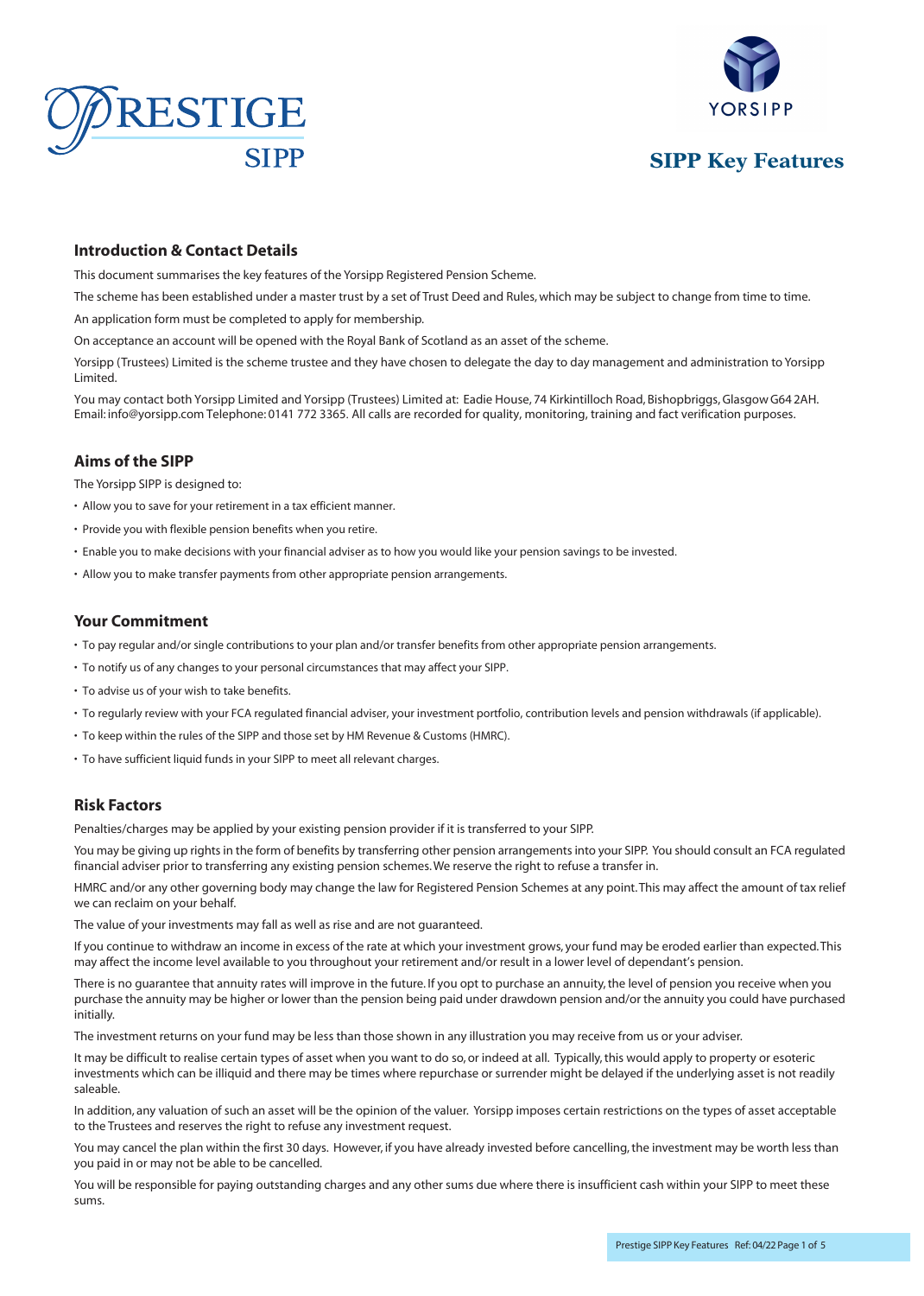# **Your Personal Illustration**

We will provide you with a personalised illustration which will give you details of the potential benefits and costs.

## **What is the Yorsipp SIPP?**

It is a registered pension scheme which allows you to invest in a wide range of assets. Your selected investment choice will be held under the name of the trustees, Yorsipp (Trustees) Limited.

You should be aware that personal and stakeholder pension schemes are generally available and these may meet your needs at least as well as the Yorsipp Registered Pension Scheme.

# **Who Will Administer My SIPP?**

Your SIPP will be administered by Yorsipp Limited in accordance with the Trust Deed and Rules, which may be varied from time to time. A copy of the Trust Deed and Rules is available on request.

## **Will I Have a SIPP Bank Account?**

You will be set up with an individual bank account with the Royal Bank of Scotland (the bank). This will enable payments to be received, standing orders to be set up and payments out in the form of BACS, CHAPS, Cheque and Faster Payment. The Trustee is the only signatory to each account.

Should the bank fail in the future, protection is available under the Financial Services Compensation Scheme (FSCS). Please refer to the Compensation section below for further details.

We may hold some or all of the cash in your SIPP bank account on a Virtual Fixed Term Deposit account. Whilst such cash will not physically leave your individual SIPP bank account, it will be notionally allocated to a pooled account in the bank. This will be kept wholly separate from cash belonging to Yorsipp Ltd and will be for a maximum period not exceeding 12 months. Yorsipp reserves the right to retain some or all of the interest from such an account.

In the event of the bank's failure, your FSCS claim will be a share of the cash held in all pooled bank accounts at the bank.

## **What Will My Plan Be Worth?**

The final value of your SIPP is not guaranteed and will depend on a number of factors including, payments received, duration of investment, charges paid and the performance of your chosen investments. Please remember that the value may go down as well as up.

We will send you a review of how your SIPP is doing each year.

# **Contributions**

Anyone can make contributions to a UK registered pension scheme. However, you will only be entitled to tax relief if you are a Relevant UK Individual. To qualify as a Relevant UK Individual, you must meet at least one of the following criteria:

- you have relevant UK earnings chargeable to UK income tax for that year; or
- you are tax resident in the UK at some time during that year; or
- you were tax resident in the UK at some time during the five tax years immediately before that year and when you became a member of the pension scheme; or
- you or your spouse / civil partner have, for that year, general earnings from overseas Crown employment subject to UK tax.

You can choose to make one off or regular payments. If you are employed, your employer can also make payments on your behalf.

Any other person or company can contribute to your SIPP on your behalf; any such payments are treated as though they were made by you personally.

Contributions after the age of 75 do not qualify for tax relief regardless of whether or not you are a Relevant UK Individual.

HMRC set the Annual Allowance for pension contributions. For the tax year 2020/2021 this is set at £40,000. The Annual Allowance is reduced for those with an "Adjusted Income" (broadly total taxable income plus pension input amounts) above £240,000. For every £2 of income between £240,000 and £312,000, the Annual Allowance will be reduced by £1. This does not apply to those with "Threshold Income" below £200,000 (broadly taxable income excluding pension inputs, except salary sacrifice arrangements set up from 9 July 2015).

If you have accessed pension benefits flexibly from any UK Registered Pension Scheme (via Flexi-Access Drawdown or Uncrystallised Funds Pension Lump Sum) the Money Purchase Annual Allowance will be triggered. The Money Purchase Annual Allowance is £4,000 for 2020/2021 and applies to contributions to Money Purchase schemes only, including your SIPP.

It may be possible to carry forward any unused Annual Allowance from the previous three tax years. There is no carry forward of the Money Purchase Annual Allowance.

## **What Tax Benefits Are Available?**

All Relevant UK Individuals are eligible for tax relief on contributions up to £3,600 gross per annum or 100% of relevant UK earnings, if greater. Tax relief is restricted to the Annual Allowance (or Money Purchase Annual Allowance where applicable).

Your contributions are paid net of basic rate tax and Yorsipp Limited reclaims tax relief on your behalf in accordance with the current rules set by HMRC.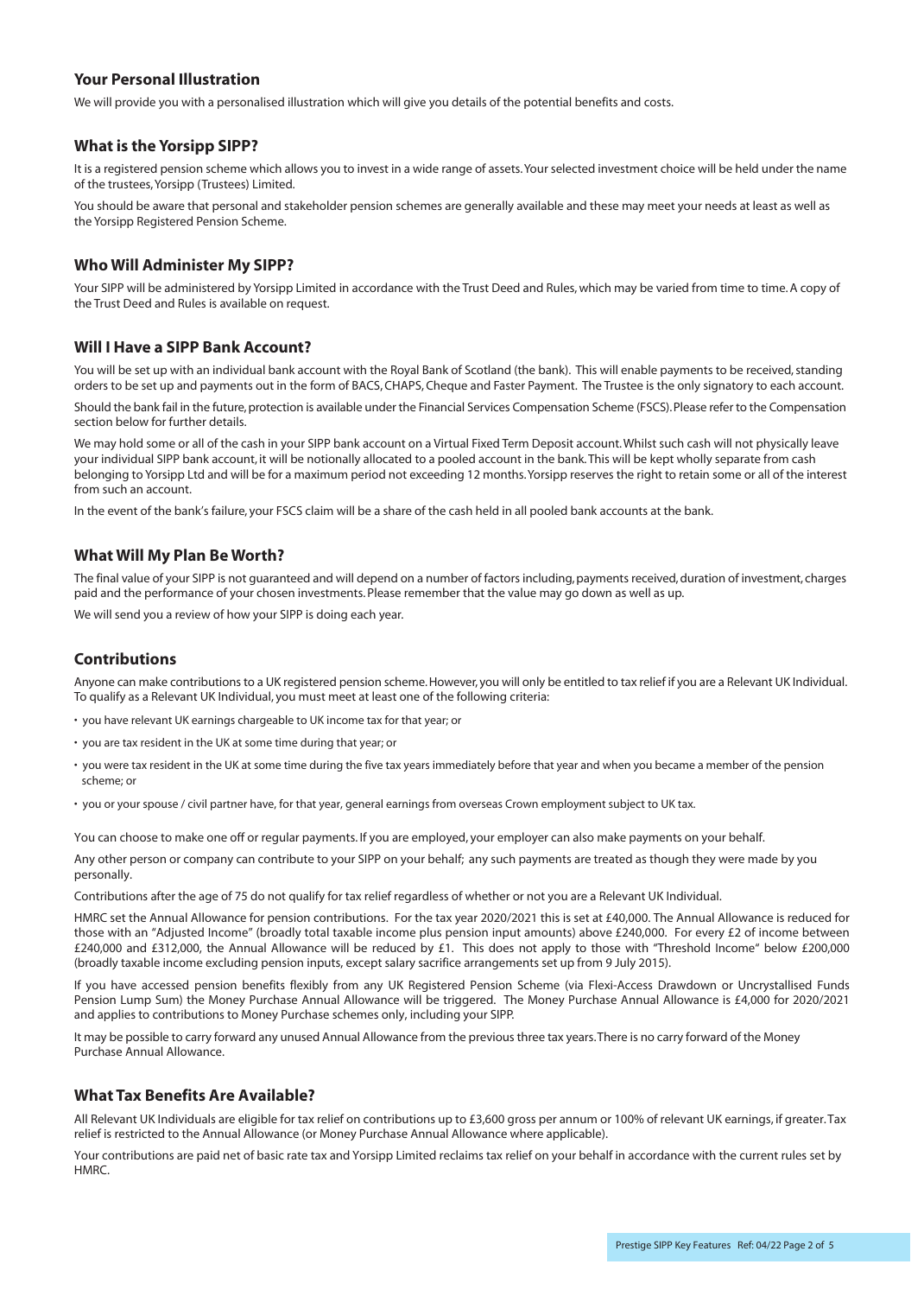If you are a higher or additional rate taxpayer then you will be able to claim further tax relief through yourself assessment tax return or by otherwise contacting your local inspector of taxes if you do not normally complete a tax return.

For example, we will reclaim £20 from HMRC in respect of a contribution of £80.

If your employer makes contributions on your behalf, these will normally be treated as a business expense and tax relief will be granted by the local inspector of taxes, although this is not guaranteed.

Assets held within the SIPP will generally be free of taxation.

# **What Can I Invest In?**

The Prestige Property SIPP allows you to invest in a wide range of investments including:

Bank Accounts

Commercial Property

Quoted and unquoted shares

Insured policies

Collective Investments

You cannot purchase residential property or any tangible moveable property such as art, antiques, wine, jewellery, classic cars, racehorses etc. Investments are limited to those classed as standard for SIPPs by the Financial Conduct Authority (FCA) and some that are classed as non-standard.

Non-standard investments are subject to the investment satisfying our due diligence checks and receiving our approval prior to investment. Further details on standard and non-standard investments can be found on our website: www.yorsipp.com/investments/. If you are in any doubt whether an investment is standard or non-standard you should check with us first.

The Prestige Cash SIPP allows investment in one Sovereign 30 Account with Cater Allen Private Bank, in addition to the trustee bank account.

Yorsipp (Trustees) Limited retains the right to refuse any investment. However, we will only exercise this right if we believe that the investment may give rise to a financial liability or a breach of regulatory requirements. Yorsipp (Trustees) Limited uses a 3rd party platform to assist with the due diligence of certain unregulated investments.

#### **Pension Wise**

Pension Wise is the government's free and impartial service, designed to help you understand more about your pension and choices at retirement. Whilst they cannot make a personal recommendation, they can help you understand your options. The guidance is available online, by telephone or face to face. Further information can be found on their website at: www.pensionwise.gov.uk or by telephone on 0800 138 3944 (+44 20 3733 3495 if you are outside the UK).

## **When Can I Withdraw Pension Benefits?**

You are allowed to take benefits from age 55 onwards. Benefits may be taken earlier in the case of ill health if you are no longer able to carry out your current occupation. You may take all or part of your retirement benefits.

## **What Benefits Will Be Available To Me When I Retire?**

The amount of benefits available will depend on the value of your pension fund at retirement.

You may take up to 25% of your pension fund as a Pension Commencement Lump Sum (PCLS).

Thisis normally free of any taxation. The remaining fund is used to provide income. If you take part of your fund as cash, this will leave less to provide pension payments.

A Lifetime Allowance charge may apply when retirement benefits are taken, depending on how much is taken, and how much Lifetime Allowance you have remaining. The Lifetime Allowance applies to the total of all benefits you have in Registered Pension Schemes. The standard Lifetime Allowance is £1,073,100 for tax year 2020/2021. However, there are a number of forms of protection which might increase your Lifetime Allowance.

## **Capped Drawdown**

This is income taken directly from your fund and is capped at a limit of your pre-6 April 2015 drawdown pension fund.

The maximum that can be taken annually is capped at 150% of the relevant rate dependant on your age. Thisrate isset by the Government Actuaries Department (GAD).

Under age 75 your level of income is reviewed every three years and then annually thereafter from age 75.

Your income can be paid monthly, quarterly, half yearly or yearly.

Income payments will be taxed at your marginal tax rate.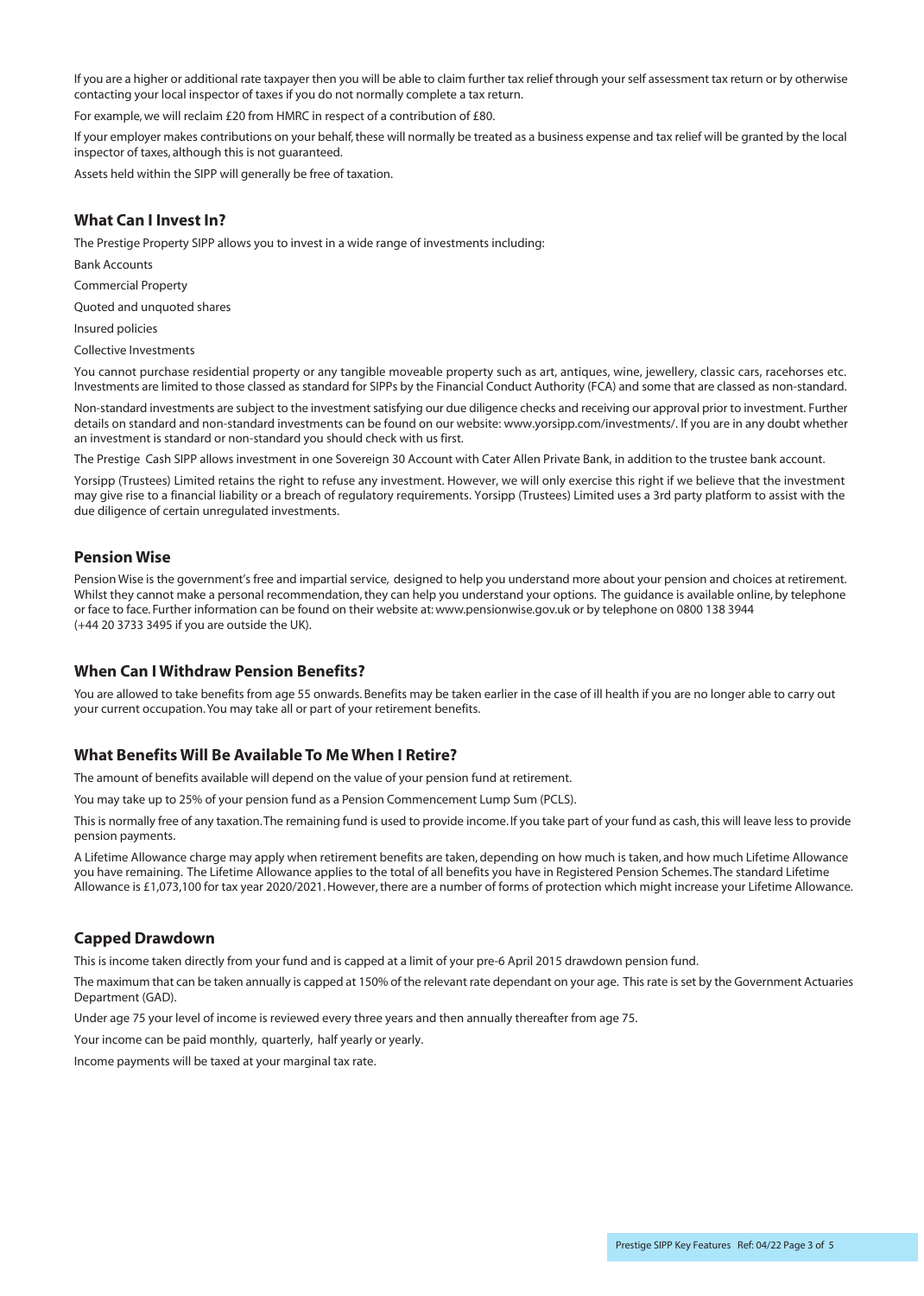# **Flexi-Access Drawdown**

This option is available to everyone crystallising benefits post 6 April 2015, age 55 and over.

There is no limit to the income being withdrawn.

Income payments will be taxed at your marginal tax rate.

When you withdraw income from your flexi access fund the amount you can contribute to any money purchase arrangement will be restricted, see "Contributions".

## **Uncrystallised Funds Pension Lump Sum**

This lump sum is made up of 25% cash, paid tax free, with the remaining 75% subject to tax at your marginal tax rate.

If you receive an Uncrystallised Funds Pension Lump Sum the amount can contribute to any money purchase arrangement will be restricted, see "Contributions".

## **What Happens If I Die Before Taking Benefits?**

#### **• Lump Sum**

If you are under age 75 a lump sum up to the value of the Lifetime Allowance (£1,073,100 2020/2021) may be paid free of tax. If you are over 75 this is taxed at the recipient's marginal rate of income tax, however no test against the Lifetime Allowance will be required. These benefits must be paid out within 2 years of your death.

#### **• Income Withdrawal**

Where death occurs before age 75 your beneficiary is able to designate funds for income withdrawal within two years of your death. This amount will be tested against your Lifetime Allowance, with any excess subject to a Lifetime Allowance charge, but the income will not be taxed. If you are over 75 at the time of your death, income withdrawal can still be paid but it will be subject to the beneficiaries' marginal rate of tax. However there will be no test against your Lifetime Allowance.

#### **• Annuity**

This is a pension purchased by your pension fund with an annuity provider. The pension payable is dependent on the type of annuity and the annuity rate applicable at that time.

## **What Happens If I Die After Taking Benefits?**

#### **• Lump Sum**

The fund can be paid to your named beneficiary less tax at their marginal rate.

#### **• Income Withdrawal**

Your spouse, civil partner, dependants or beneficiaries are able to continue with income withdrawals, under flexi-access drawdown.

#### **• Annuity**

Your spouse, civil partner or dependant is able to purchase an annuity.

Where an annuity has already been purchased it will continue to be paid on the basis of the selected dependant's pension and for the guaranteed period selected at the time of purchase.

#### **Expression of Wish**

You can complete the SIPP Member Expression of Wish Form to advise us of your wishes of who should receive the death benefits paid from the SIPP. Whilst we will take your wishes into consideration the trustees are not bound by these instructions.

## **What Are The Charges?**

Details of the charges that will apply to your SIPP are shown on the Yorsipp Prestige Property SIPP Fee Schedule (for the Prestige Property SIPP) or the Yorsipp Prestige SIPP Fee Schedule (for the Prestige Cash SIPP ).

These can be found at our website: www.yorsipp.com/products-services/sipp/sipp-fees/

## **Your Right To Change Your Mind**

You may change your mind about having a Yorsipp SIPP. When your plan commences you will receive a cancellation notice. This will give you the right to cancel it during the next 30 days.

You may waive the right to cancel your SIPP and certain other assets held within the SIPP. Information on this is provided in the Yorsipp application form.

This waiver is not available if the investment is a transfer value from deferred pension benefits.

If you cancel your SIPP you will receive a refund of all of your contributions. If the value of any investment made falls prior to us receiving your cancellation notice you may not receive the original investment amount back.

It may not be possible to return transfer funds to the original pension arrangement should you return the cancellation notice. You will need to arrange for these funds to be transferred to an alternative registered pension scheme who will accept the funds.